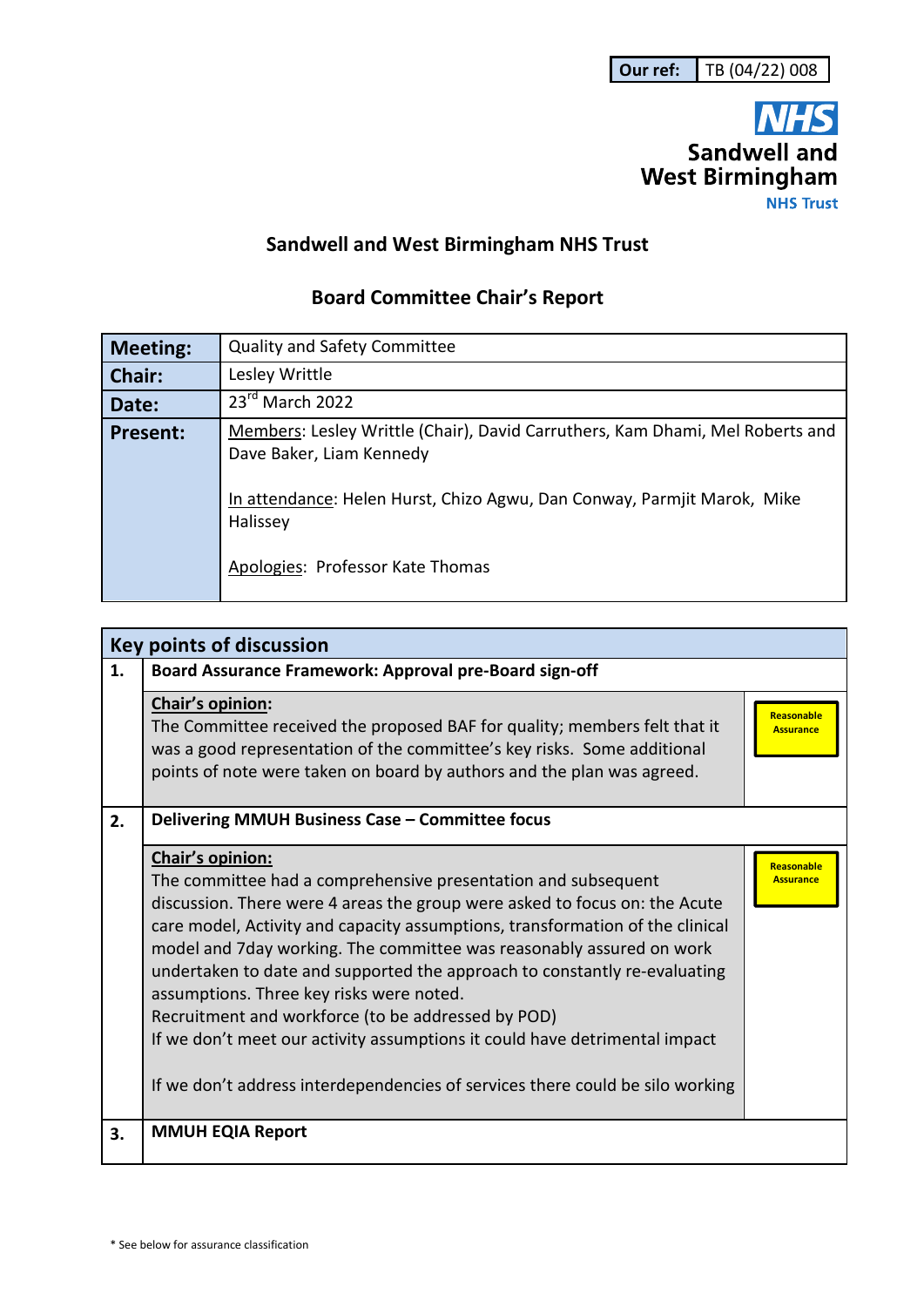|    | Chair's opinion:<br>The Committee received progress to date and was reasonably assured of<br>progress. Further reports will be received as the approach is refined and<br>services complete work. The committee was confident in the process of<br>oversight by key executives. An early risk was identified linked to Travel<br>distance for visiting families this will be looked at further.       | Reasonable<br><b>Assurance</b>         |
|----|-------------------------------------------------------------------------------------------------------------------------------------------------------------------------------------------------------------------------------------------------------------------------------------------------------------------------------------------------------------------------------------------------------|----------------------------------------|
| 4. | <b>IT Outage Update</b>                                                                                                                                                                                                                                                                                                                                                                               |                                        |
|    | Chair's opinion:<br>The committee received an update on work and an executive summary from<br>the external investigation. Good progress was seen but some actions are still<br>to be completed. The ICO is also undertaking an investigation. Learning from<br>this incident has been evident. Until work is completed only reasonable<br>assurance can be provided.                                  | Reasonable<br><b>Assurance</b>         |
| 5. | <b>Sepsis Improvement Project Update</b>                                                                                                                                                                                                                                                                                                                                                              |                                        |
|    | Chair's opinion:<br>The Committee received a report regarding this project linked to data<br>showing higher than expected deaths due to sepsis. Whilst the Trust shows<br>improvement we benchmark as an outlier. A comprehensive plan was<br>discussed focussed on multidisciplinary learning. The committee requested<br>regular update and will oversee the improvement plan.                      | <b>Reasonable</b><br><b>Assurance</b>  |
| 6. | <b>Accountabilities Report</b>                                                                                                                                                                                                                                                                                                                                                                        |                                        |
|    | Chair's opinion:<br>The Committee approved the plan presented which related to performance<br>data focussed on the quality domain. The Terms of reference will be<br>adjusted to reflect this.                                                                                                                                                                                                        | <b>Substantial</b><br><b>Assurance</b> |
| 7. | Gold update on COVID-19 position, including vaccinations                                                                                                                                                                                                                                                                                                                                              |                                        |
|    | Chair's opinion:<br>A report was received outlining the current Trust COVID-19 position. There<br>has been a slight increase in COVID-19 cases but nothing significant.<br>Evidence was shared that showed services moving back to pre-COVID-19<br>position and a focus on resuming planned activity.                                                                                                 | <b>Substantial</b><br><b>Assurance</b> |
|    | Future reports will be received by this committee and exceptions reported<br>on to Trust Board.                                                                                                                                                                                                                                                                                                       |                                        |
| 9. | <b>COVID-19 Wave 3 Mortality Data</b>                                                                                                                                                                                                                                                                                                                                                                 |                                        |
|    | Chair's opinion:<br>The report focussed on wave 3 COVID-19 deaths, the report showed an<br>overall improvement in mortality rates compared to previous waves. This<br>was attributed to a variety of issues including vaccination rates, advances in<br>therapeutic management. The report also looked at Nosocomial infection<br>rates and demographic information all of which continues to provide | <b>Substantial</b><br><b>Assurance</b> |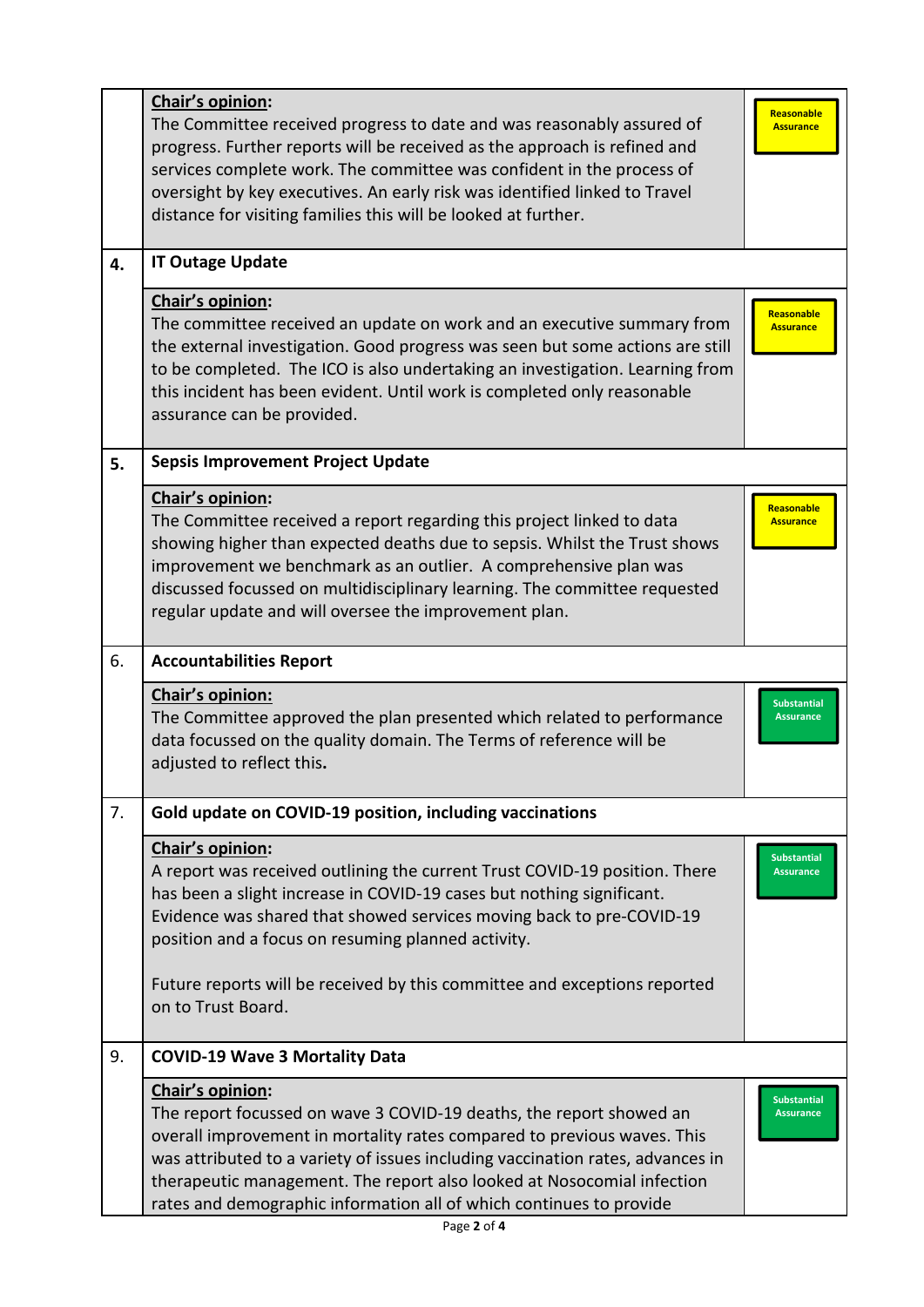|                        | excellent learning for the Trust.                                                                                                                                                                                                                                                                                                                                                                                                                                          |                                    |  |  |
|------------------------|----------------------------------------------------------------------------------------------------------------------------------------------------------------------------------------------------------------------------------------------------------------------------------------------------------------------------------------------------------------------------------------------------------------------------------------------------------------------------|------------------------------------|--|--|
| 10.                    | <b>Monthly Mortality Dashboard</b>                                                                                                                                                                                                                                                                                                                                                                                                                                         |                                    |  |  |
|                        | Chair's opinion:<br>The monthly report was received and demonstrates a steady decline in both<br>HSMR and SHMI albeit that the rates are still very high. Assurance was<br>received regarding approaches to mortality reviews and lessons learned<br>process.                                                                                                                                                                                                              | Reasonable<br><b>Assurance</b>     |  |  |
| 11.                    | <b>Maternity Dashboard and Neonatal Data Report</b>                                                                                                                                                                                                                                                                                                                                                                                                                        |                                    |  |  |
|                        | Chair's opinion:<br>Report received and showed an increase in community midwifery referrals;<br>this places a strain on these services which is being closely monitored.<br>Perinatal Mortality rate remains low with no still births in February. We<br>heard that work continues to recruit nurses to the ATAIN team (avoiding<br>term admissions into neonatal units). It was reported that there remains a<br>challenge in maintaining the Medical Neonatal workforce. | Reasonable<br><b>Assurance</b>     |  |  |
| 12.                    | <b>Safeguarding Update</b>                                                                                                                                                                                                                                                                                                                                                                                                                                                 |                                    |  |  |
|                        | Chair's opinion:<br>Partial assurance due to the continued challenges in particular around the<br>looked after children and introduction of LPs. We also noted there is a<br>meeting to discussing developing a safeguarding team across place and that<br>and update at a future meeting                                                                                                                                                                                  | <b>Partial</b><br><b>Assurance</b> |  |  |
|                        | <b>Positive highlights of note</b>                                                                                                                                                                                                                                                                                                                                                                                                                                         |                                    |  |  |
|                        | COVID: return of services to pre-COVID situation.                                                                                                                                                                                                                                                                                                                                                                                                                          |                                    |  |  |
|                        | Matters of concern or key risks to escalate to the Board                                                                                                                                                                                                                                                                                                                                                                                                                   |                                    |  |  |
|                        | None                                                                                                                                                                                                                                                                                                                                                                                                                                                                       |                                    |  |  |
|                        | Matters presented for information or noting:                                                                                                                                                                                                                                                                                                                                                                                                                               |                                    |  |  |
|                        | None                                                                                                                                                                                                                                                                                                                                                                                                                                                                       |                                    |  |  |
| <b>Decisions made:</b> |                                                                                                                                                                                                                                                                                                                                                                                                                                                                            |                                    |  |  |
|                        | Sign-off of the BAF quality risk                                                                                                                                                                                                                                                                                                                                                                                                                                           |                                    |  |  |
| <b>Actions agreed:</b> |                                                                                                                                                                                                                                                                                                                                                                                                                                                                            |                                    |  |  |
|                        | Implementation of Sepsis improvement project                                                                                                                                                                                                                                                                                                                                                                                                                               |                                    |  |  |
|                        | Regular updates on MMUH clinical model and transformation                                                                                                                                                                                                                                                                                                                                                                                                                  |                                    |  |  |